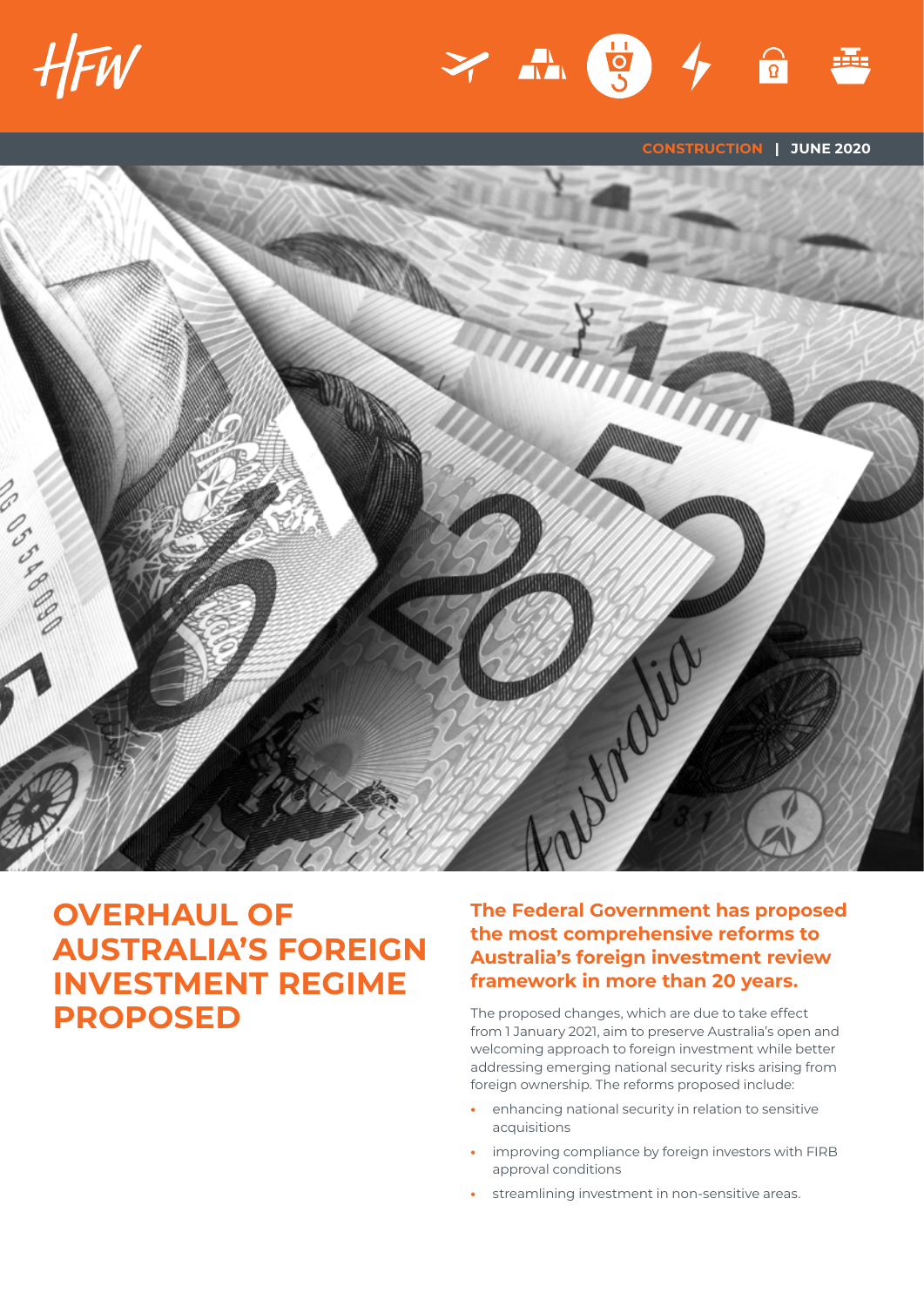## **What changes are proposed?**

### **National security test**

Before the current Covid-19 emergency measures were introduced, foreign investors were required to obtain government approval for investments above certain thresholds dependent on the sector and country of investor.

Under the proposed changes, the national security test will:

- **•** allow the Treasurer to impose conditions or block investment by a foreign person on national security grounds regardless of value (\$0 threshold)
- **•** require mandatory notification of any proposed investment by a foreign person in a sensitive national security business
- **•** require mandatory notification where a business owned by a foreign person starts to carry on activities of a sensitive national security business
- **•** allow any investment that would not ordinarily require notification to be 'called in' for screening on national security grounds
- **•** allow investors to voluntarily notify to receive investor certainty from 'call in' for a particular investment or apply for an investor specific exemption certificate
- **•** allow the Treasurer to impose conditions, vary existing conditions or, as a last resort, require the divestment of any realised investment which was approved under the FATA where national security risks emerge.

#### **Mandatory pre-notification**

Mandatory pre-notification will apply to a direct acquisition in a 'sensitive national security business', which will be defined in regulations allowing flexibility for changes over time. Consultation on the businesses considered sensitive national security business will take place alongside the release of exposure draft legislation. The Government has foreshadowed that the existing definition of sensitive business is too broad and that concepts to be considered will include:

- **•** businesses regulated by the *Security of Critical Infrastructure Act 2018* or the *Telecommunications Act 1997*
- **•** businesses involved in the manufacture or supply of defence or national security related goods,

services and technologies or business within the supply chain of those businesses

- **•** businesses or land situated within proximity to defence or national security installations
- **•** businesses that own, store, collect or maintain sensitive data relating to Australia's national security or defence.

#### **"Call in" power**

The Treasurer will have the power to call in any investment not notified under the existing national interest or new national security mandatory prenotification processes if the investment raises national security concerns. The call in power may be used before, during or after the investment but time limits are proposed to provide investor certainty. An investment called in will be reviewed under the national security test.

#### **Voluntary notification and exemption certificates**

To provide greater certainty, investors will be able to voluntarily notify a proposed acquisition to avoid the possibility of being called in for review on national security grounds. Notification will trigger the time period during which the Treasurer can call in the acquisition for review. Investors may also apply for an exemption certificate for eligible acquisitions on a case-bycase basis.

#### **Last resort power**

The Government will have a last resort review power to reassess approved foreign investments where subsequent national security risks emerge. The power aims to address a gap in managing investment in sectors where point in time approvals are no longer adequate due to changes such as new technology or changes to security risk. The Treasurer will be able to impose new conditions, vary existing conditions or, as a last resort, require divestment of the asset. The power can only be applied where the Treasurer has taken steps to negotiate in good faith and no other regulatory mechanisms can be used to adequately mitigate the risk. The last resort power will not apply retrospectively - only foreign investment reviewed under the new regime will be caught.

#### **Strengthening compliance powers**

Treasury and the ATO will have extra powers and resources in relation to compliance monitoring and enforcement to ensure foreign investors comply with the terms of their approval. These changes are designed to build confidence in the foreign investment framework, alongside ensuring that any investors who do not follow the rules are appropriately penalised. Treasury will have the power to accept enforceable undertakings from foreign persons to manage non-compliance or to give weight to commitments a foreign person made at the time of applying for a no objection notification or an exemption certificate. The actions which will be permitted by Treasury and the ATO will be proportional to the nature of the non-compliance and are intended to act as a meaningful deterrent to non-compliance.

#### **Streamlining less sensitive investment**

Exemptions will be granted for certain investments made by entities which are currently classified as 'Foreign Government Investors' (FGIs). Some investment funds with FGIs are currently treated as FGIs themselves, however, under the proposal, provided their FGIs have no influence or control over the investment or operational decisions of the entity or any of its underlying assets, they will be exempted. This reform is intended to streamline non-sensitive cases and reduce red tape for investors.

#### **Other changes**

Other proposed changes to be introduced include:

- **•** foreign persons will require further foreign investment approval for any increase in actual or proportional holdings above what has been previously approved
- **•** increased civil and criminal penalties and expanded infringement notices
- **•** powers to remedy situations where exemptions are granted based on incorrect or incomplete information
- **•** creation of a Register of Foreign Ownership that will merge and expand the existing agricultural land, water and residential registers
- **•** review of the existing fees to make them fairer and simpler.

The Government will release an exposure draft of the legislation for consultation on the proposed reforms before a bill is introduced into parliament.